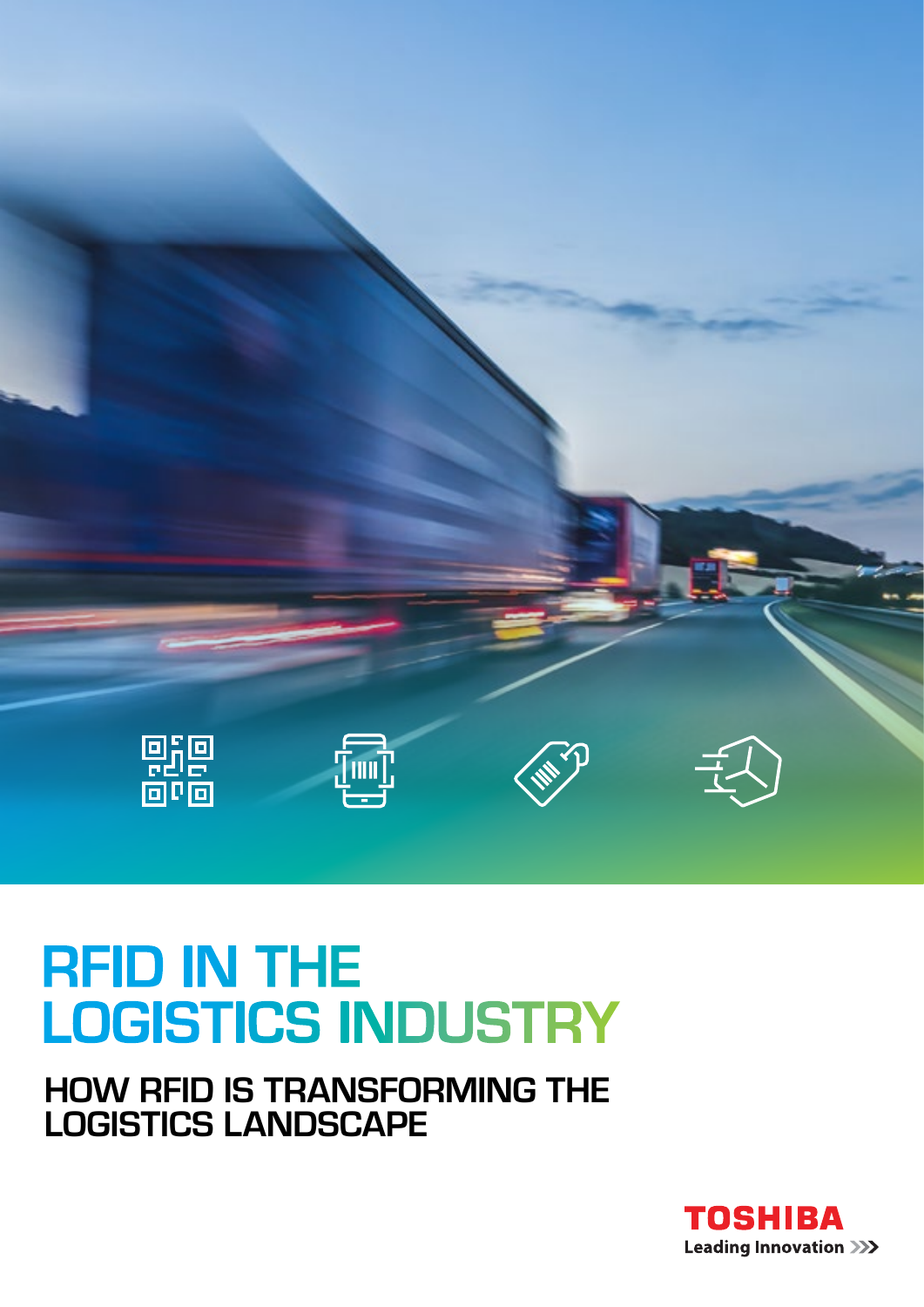### **THE LOGISTICS INDUSTRY IS ALL ABOUT MOVING AND TRACKING GOODS**



Knowing what is where at any point in the supply chain – in the factory where the goods are made, assembled or finished; in the truck that moves them from factory to warehouse; on pallets or shelves in the warehouse; in transit to the retail store or direct customer; in the store's goods-in area, stock room or out on the shelves.

That's a lot of tracking, of a lot of goods, and it would be impossible to do efficiently without technology and automation.

IBIS World, in its report, 'General Warehousing and Cold Storage in Australia', identifies 250 key success factors for this industry, with two of the top four being:

**Automation** - Using automated technology tends to reduce labour expenses and provide industry operators with competitive advantages.

**Use of most efficient work practices** -

Efficient work practices minimise labour costs and ensure profitability is maintained.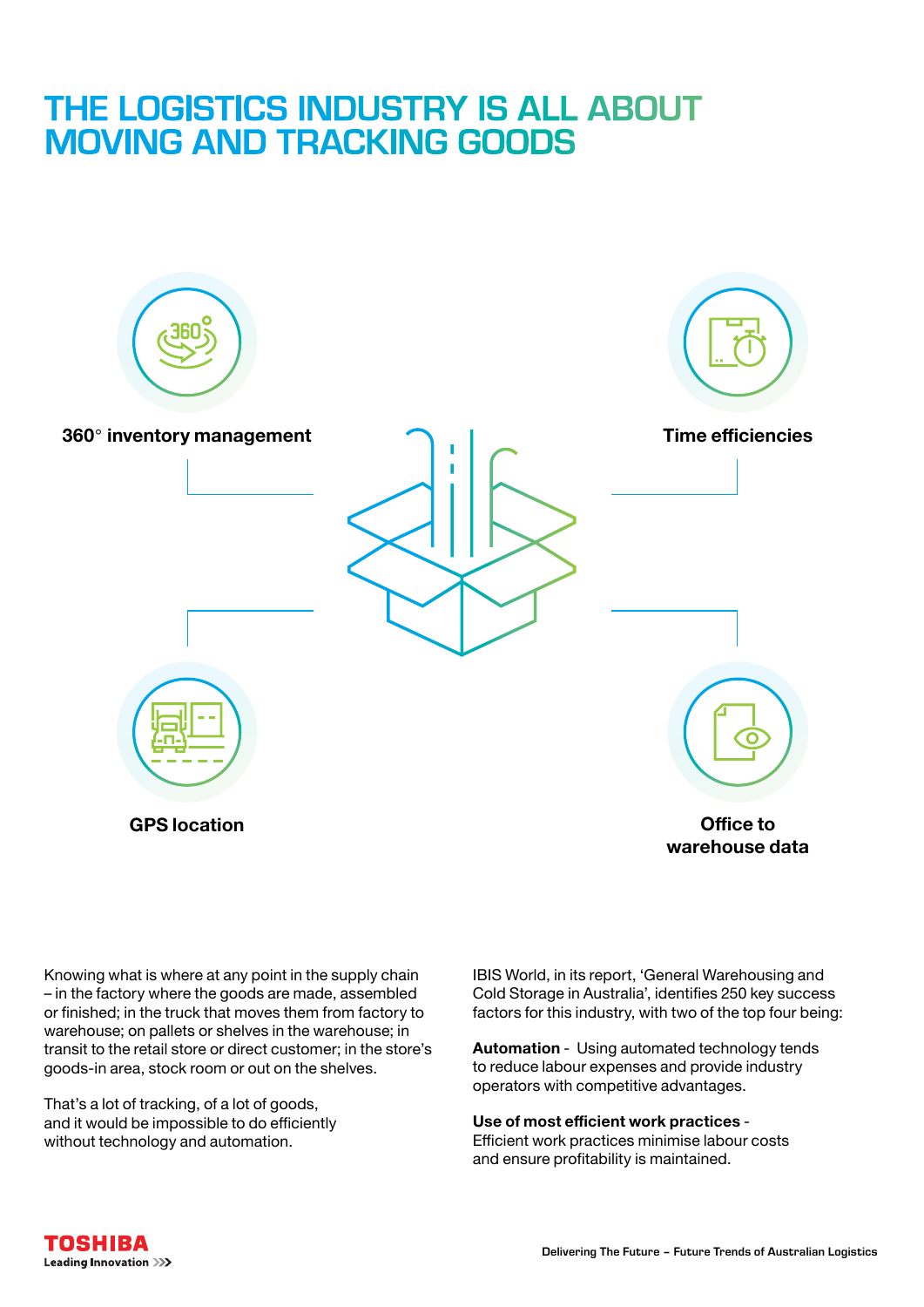### **AIDC (AUTOMATED IDENTIFICATION AND DATA CAPTURE)**

The primary tracking technology used in the logistics industry is collectively known as Automated Identification and Data Capture (AIDC). AIDC technology helps logistics organisations to automatically identify objects, read data about them and enter it into operational systems, with no (or minimal) human intervention.

### **TRADITIONALLY, THE MOST WIDELY USED AIDC TECHNOLOGY HAS BEEN BARCODING – EITHER 1D OR 2D PRINTED LABELS THAT CAN BE SCANNED BY BARCODE READERS TO IDENTIFY AND KEEPS TABS ON THE GOODS.**

The other key AIDC technology is Radio Frequency Identification (RFID). RFID adds increased functionality over barcoding and is becoming more widely used within the logistics industry. Radio Frequency technology isn't new – it was first used in radar systems to identify aircraft as friend or foe (IFF) during the second world war.





However, the issue for logistics relatively recently was a commercial one – cost made the widespread use of RFID impractical, and it was used only on large infrastructure items or expensive goods. Change was driven by two significant factors in the early 21st century:

Firstly, the development of a standardised coding format. Widespread adoption of the Electronic Product Code, or EPC, drove a 75% reduction in the cost of RFID tags.

The second influential factor was the US Department of Defence and retail giant Wal-Mart mandating that all their suppliers enabled RFID tracking on their products.

### **THE PRICE CONTINUES TO DROP, WITH INDUSTRY SOURCES PREDICTING THAT IT WILL REACH 5C BY 2025.**

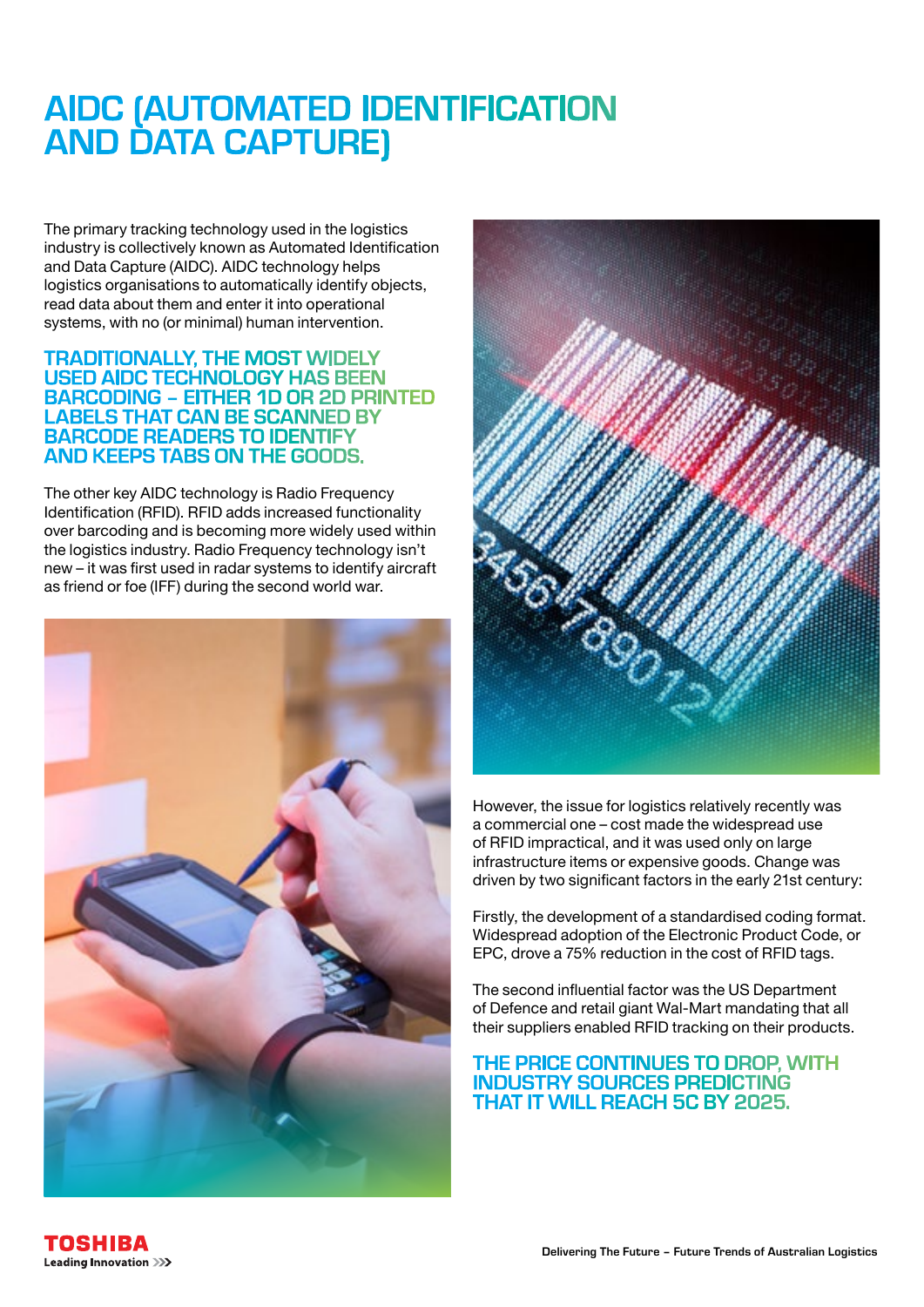### **WHAT IS RFID?**



So what is RFID, and what are the benefits for the logistics industry compared to barcode labelling?

How can RFID labelling help logistics organisations to drive even greater efficiencies and offer opportunities for differentiation, growth and future-proofing?

An RFID system stores unique identifying data on a tag. The identifying data is in the form of an EPC, which links to an inventory database. The tag may contain more detailed product information, including date of manufacture, destination, sell-by date stock number and batch number.

The information in the tag is captured by a reader via radio waves. The reader transmits an encoded radio signal which is received by the tag, which responds with its identification information.

#### **Difference between RFID and barcoding**

Whilst there are certainly similarities between RFID and barcode labels, the RFID tag offers several benefits over barcoding:

- 1. An RFID tag stores information about an individual product, whereas a barcode is linked to a product category, using the same code for every instance of that product.
- 2. RFID tags can be much smaller than a barcode label, allowing them to be used on a wider range of products.
- 3. Because they use radio waves, RFID readers do not require line of sight to the tag they are reading.
- 4. Barcodes can only be read individually RFID technology allows multiple tags to be captured in a single read, including the entire contents of a box, pallet or room.
- 5. RFID tags broadcast information, whereas barcode labels are passive.
- 6. RFID tags can be made to be far more rugged than barcode labels.
- 7. RFID readers can be fixed in place, for example at entry and exit points of a warehouse or store, or on the shelf, to automatically detect and track movement of tagged items.
- 8. RFID tags can incorporate additional technology, monitoring of conditions such as temperature and humidity, enabling them to be used to monitor against mandatory storage conditions for perishable items.
- 9. An RFID tag can hold more data than a barcode can.
- 10.RFID tags tend to be more robust, and less prone to damage such as tearing and smudging.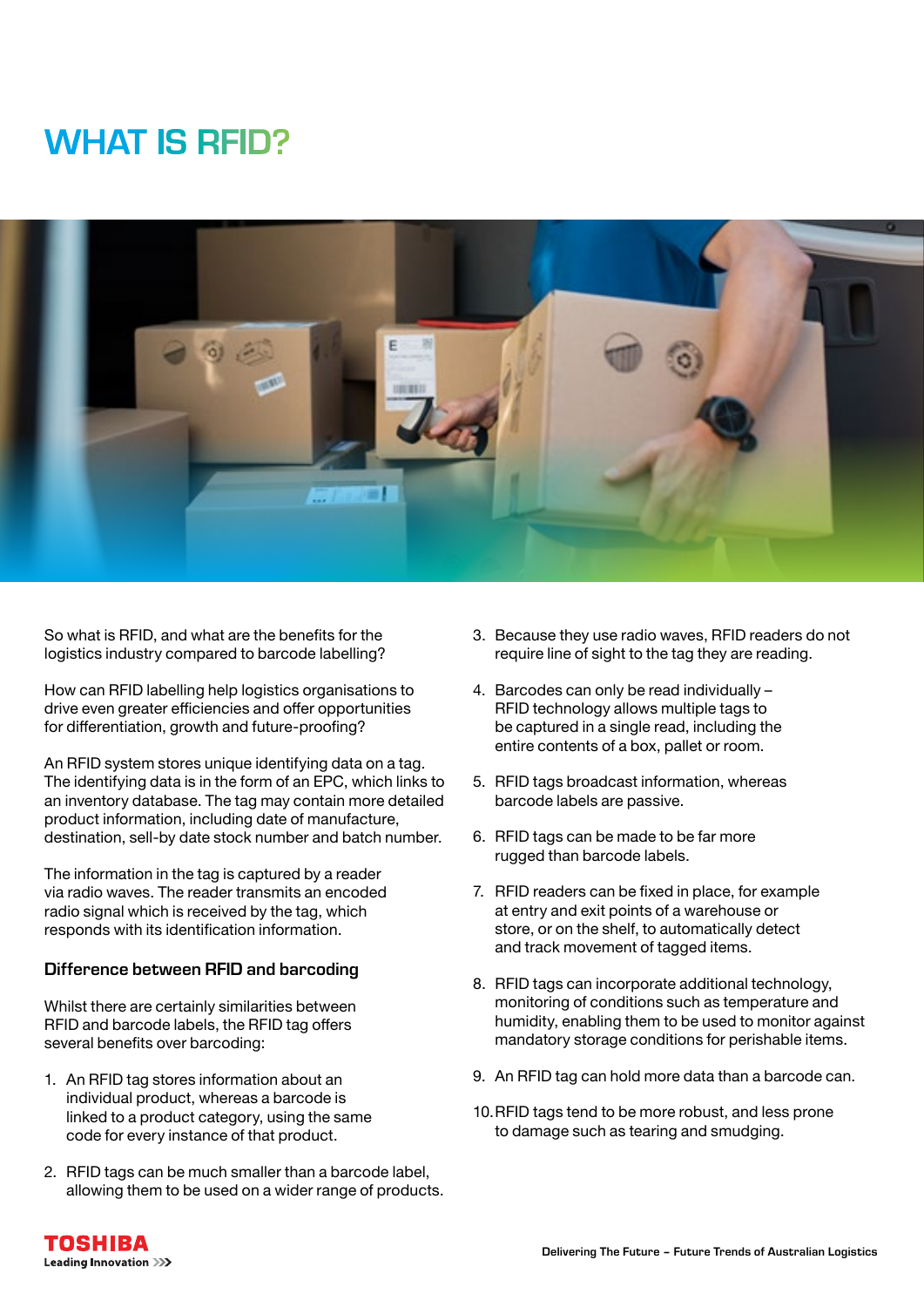### **HOW DOES RFID WORK?**

An RFID system consists of a tag and a reader, linked to backend software systems such as an inventory database.

### **Tag**

The tag holds the unique identifying information and is attached to the item it identifies. There are two categories of tag – passive and active.

#### **Components of the tag are:**

- a chip with non-volatile memory read-only (RO), write-once, read-many (WORM), or read-write (RW).
- an antenna.
- a substrate the chip and antenna are attached to the substrate.
- a battery active tags only.
- additional on-board electronics (sensors, microprocessors, and input/ output ports) – active tags only.

| <b>Passive</b> | <b>Active</b> |
|----------------|---------------|
| Chip           |               |
| Antenna        |               |
| Substrate      |               |
| <b>Battery</b> |               |
| Electronics    |               |

### **Passive tags**

A passive tag has no power. On receiving a signal from the reader, it wakes up and reflects back a signal which the reader can interpret. The range of a passive tag depends on the frequency used, with three main frequencies giving read ranges of 1-10cm (used typically in farming applications, for tagging livestock), 1-100cm (typically used for access control) and up to 30m (the most commonly used in logistics for tracking items).

### **A passive tag can be small, flexible and have a range of formats, the most common of which are:**

- Dry the tag is mounted on a web-like substrate.
- Wet the tag is mounted on an adhesive layer, effectively being used as a sticker.
- Paper face a wet tag with a paper surface, useful for when the tag needs to be printed.

#### **Active tags**

An active tag has its own battery power source, giving it a longer read range than a passive tag and a larger memory bank to store more information. An active tag may also have additional functionality, such monitoring environmental factors (e.g. temperature, humidity).

#### **There are two kinds of active tag:**

- Transponder a transponder active tag, like a passive tag, waits for a signal from the reader before sending out information. When out of range of the reader, it conserves its battery.
- Beacon a beacon, as its name suggests, actively transmits information, typically every 3-5 seconds. It typically has a very long read range (up to 100s of metres) and its constant location update sees it used in, for example, cargo tracking.



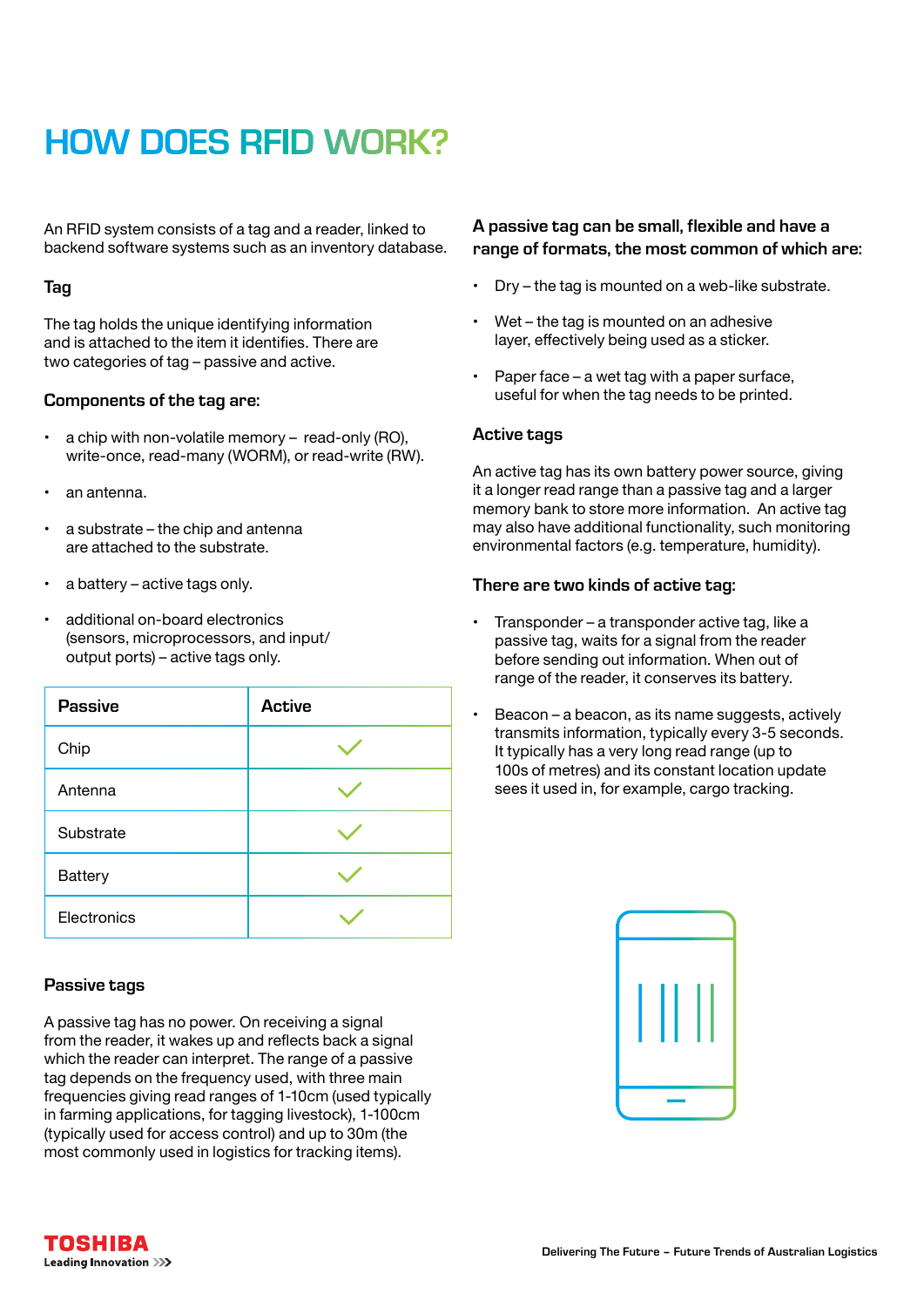### **HOW DOES RFID WORK?**

### **Tag technology continues to advance, primarily in the areas of:**

- Miniaturisation as tags become smaller, the chances of a tag becoming detached is reduced.
- The range of environments in which they will work - earlier tag technology was not 100% reliable if the product contained metal or liquids.
- Durability the lifetime of a tag. The majority of tags are applied at the point of manufacture, so have to be able to last the entire journey along the supply chain.

### **Passive vs Active tags**

• The type of tag used by an organisation will depend very much on the application. Each type of tag has its pros and cons: passive tags are cheaper, smaller and have a longer life, whereas active tags have a longer read range and a wider range of applications.



### **Passive Active**

| <b>Power</b> | No                                                                        | Yes - battery                                                                                                                                                      |
|--------------|---------------------------------------------------------------------------|--------------------------------------------------------------------------------------------------------------------------------------------------------------------|
| Size         | Small – can<br>be the size of<br>a grain of rice.<br>Thin, flexible       | Larger, more<br>rigid, less flexible                                                                                                                               |
| Cost         | Cheaper-few<br>cents 7-15c<br>in 2016 (US)<br>predicted at<br>5c in 2025* | Higher - dollars                                                                                                                                                   |
| Read range   | Shorter (few<br>metres)                                                   | Longer (30m)                                                                                                                                                       |
| Life         | Long (could<br>be 20 years+)<br>as no battery<br>replacement              | 3-5 years<br>before new<br>battery needed<br>(replacement<br>of tag)                                                                                               |
| Usage        | Product<br>information<br>and EPC (serial<br>number)                      | Beacons-real<br>time location<br>information. Can<br>include added<br>sensors to detect<br>e.g. Temperature,<br>moisture; High<br>speed reading<br>e.g. road tolls |

\*Data from EPC Global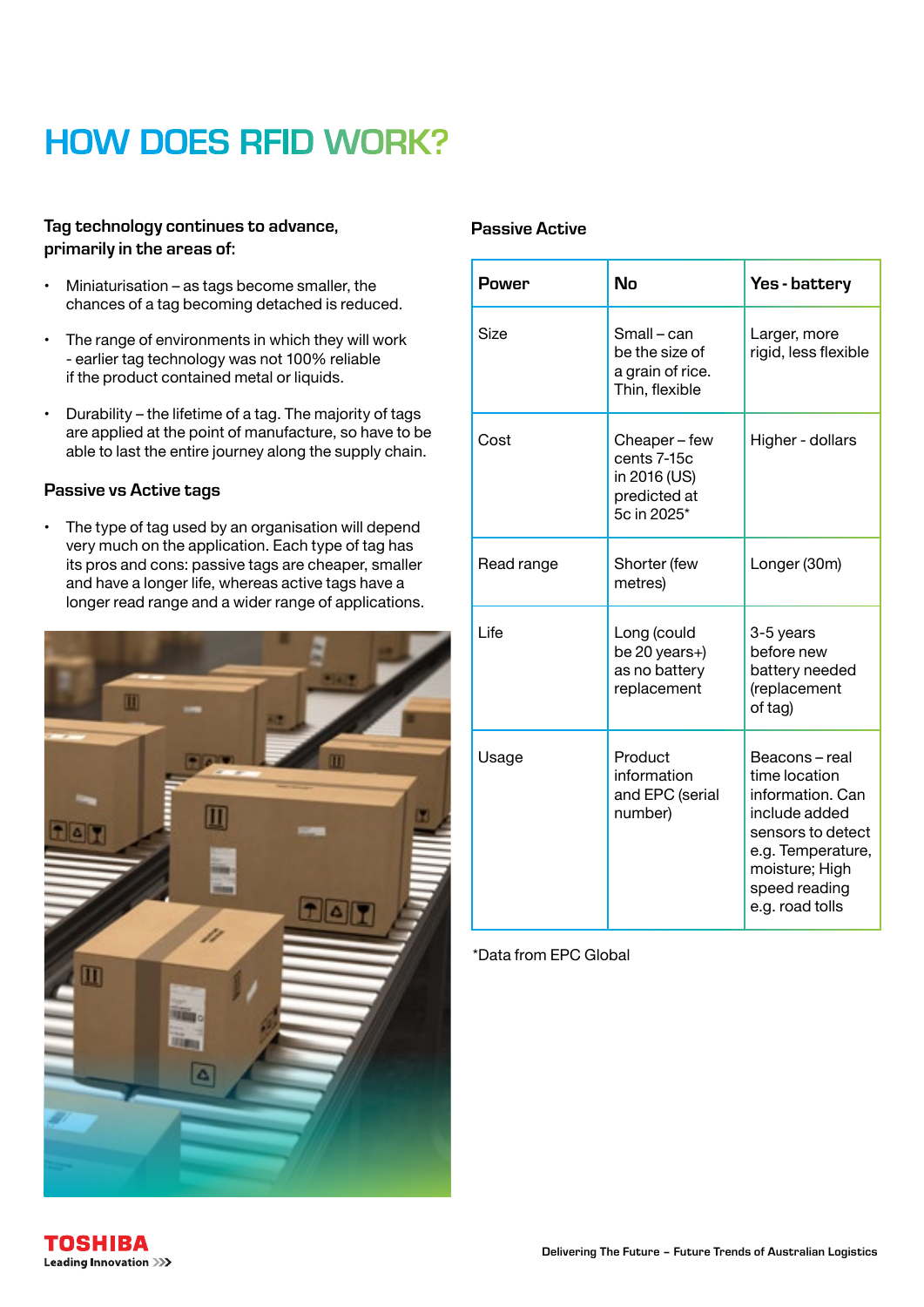### **RFID APPLICATIONS AND BENEFITS**

## IIIIII

### **SMART LABELS**

Smart labels incorporate both RFID and barcode technologies. They consist of an adhesive label embedded with an RFID tag inlay along with a printed barcode.



### **READER**

- Hand held used by staff, similar to a barcode scanner, and the predominant form of reader at present.
- Vehicle mounted.
- Fixed:
	- *–* Transition readers fixed (often overhead) are set up entry and exit points e.g. of a warehouse or store, to create a tightly controlled interrogation zone, which enables the tracking of stock from part of the supply chain to another and detection of theft.
	- *–* Shelf readers to detect low stock, out of stock.
	- *–* Integrated POS readers for swifter checkout in retail stores.

# $\parallel$

### **BENEFITS OF RFID FOR LOGISTICS**

Compared with barcode labelling, RFID offers faster data capture about a wider range of objects, active tags enable a far wider range of applications. This generates real time data accuracy, faster, improved tracking of inventory and assets, and reduced labour costs.



### **INVENTORY VISIBILITY AND ACCURACY**

Logistics companies can achieve faster processing of delivery and dispatch, fulfilling customer orders more efficiently. They can support their retail customers who want to adopt a 'just in time' stock holding system. Data from a study of 10 UK retailers (Measuring the Impact of RFID in Retailing: Keys Lessons from 10 Case-study Companies, by Emeritus Professor Adrian Beck of the University of Leicester), showed inventory accuracy improving from 65%-75% (before RFID) to 93% to 99% (with RFID).

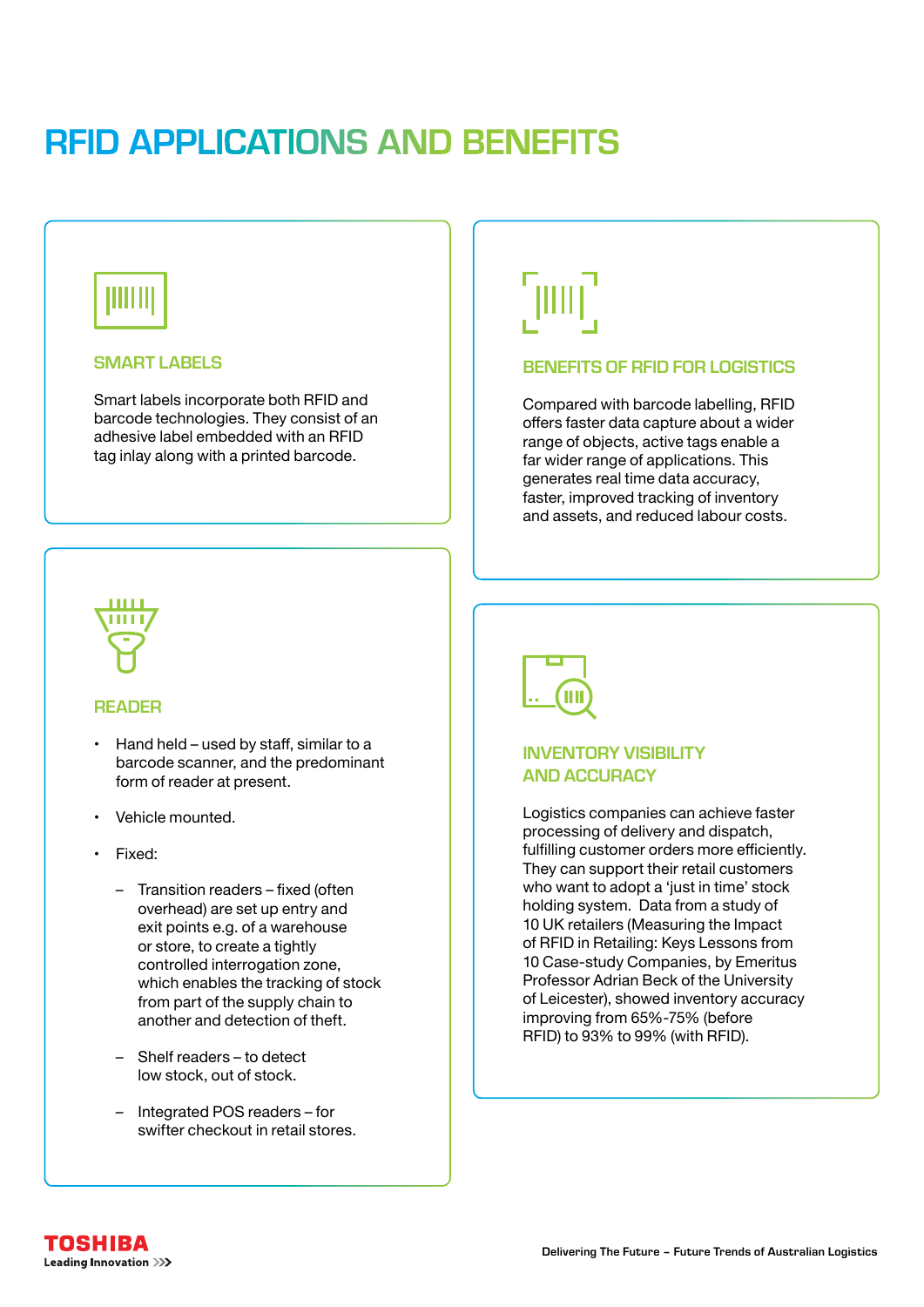### **RFID APPLICATIONS AND BENEFITS**

**ENABLING OMNI-CHANNEL RETAILING**

For retailers, and the logistics organisation that support them, supply chain visibility underpins the ability to offer omnichannel retailing, which is for many, their number one transformational priority.



#### **ASSET TRACKING**

Having the right storage and transportation materials in the right place at the right time is essential in logistics, and RFID can be used to track and therefore maximise the use of pallets, racks, crates and boxes.



### **SHRINKAGE PROTECTION**

RFID can be used to detect goods that leave a retail store without payment or leave a warehouse without authorisation.



### **TRACKING OF SHIPMENTS**

RFID can be used to track entire shipments, not just individual items, enabling complete visibility as they move throughout the supply chain.



#### **SECURITY ACCESS**

Control of restricted areas to authorised personnel.



#### **VEHICLE LOGISTICS**

RFID technology can track vehicle movements, optimising routes for faster deliveries and reduced costs.